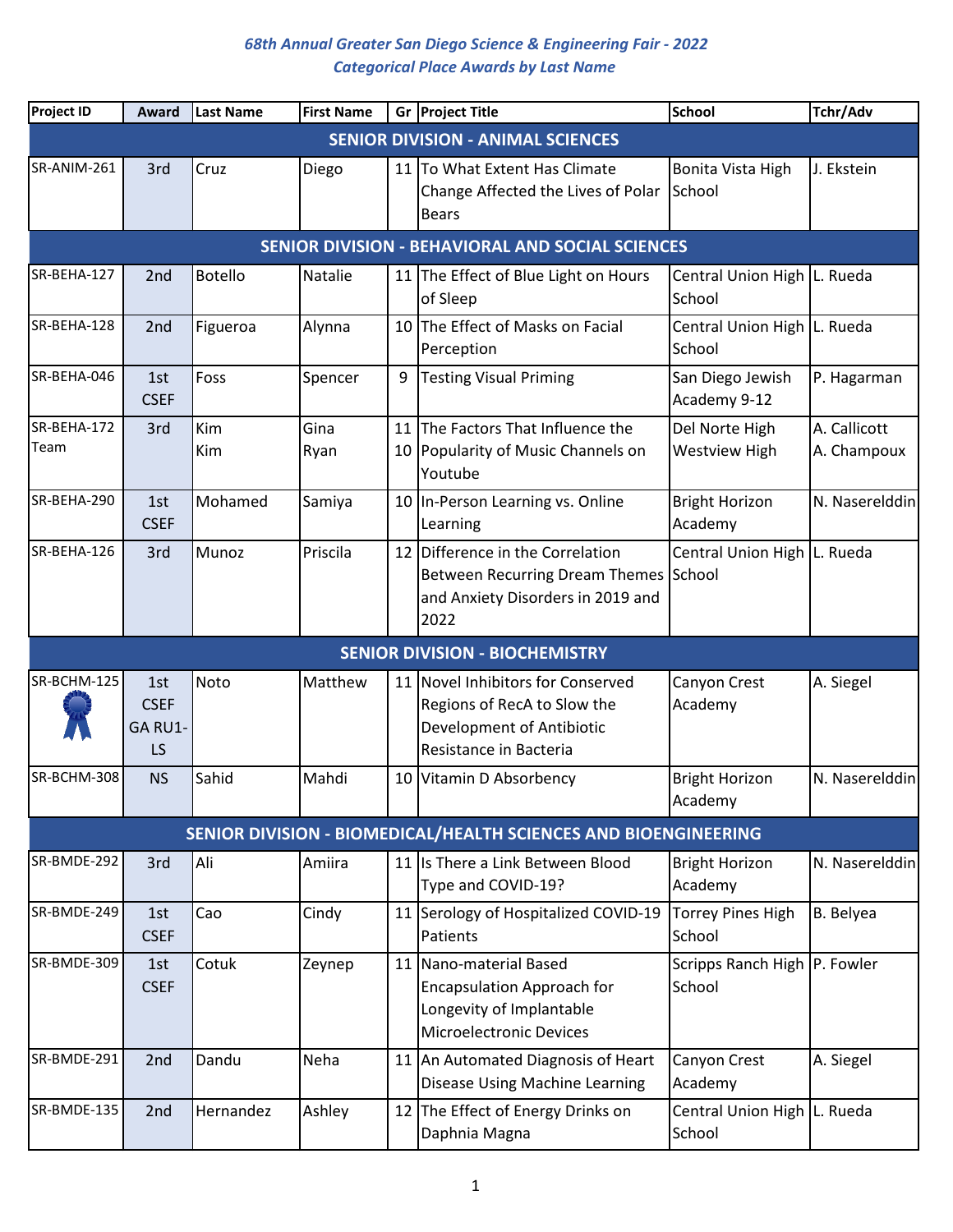| <b>Project ID</b>   | Award              | <b>Last Name</b>       | <b>First Name</b> |          | Gr Project Title                                                                                                                                                       | School                                  | Tchr/Adv       |
|---------------------|--------------------|------------------------|-------------------|----------|------------------------------------------------------------------------------------------------------------------------------------------------------------------------|-----------------------------------------|----------------|
|                     |                    |                        |                   |          | SENIOR DIVISION - BIOMEDICAL/HEALTH SCIENCES AND BIOENGINEERING (cont'd)                                                                                               |                                         |                |
| SR-BMDE-136<br>Team | 2nd                | Hussain<br>Kareem      | Daanya<br>Rozita  | 10<br>10 | Detrimental Effects of Sugars on<br>the Gut Microbiota                                                                                                                 | <b>Bright Horizon</b><br>Academy        | N. Naserelddin |
| SR-BMDE-343         | 1st<br><b>CSEF</b> | Jung                   | Chris             |          | 11 Structural Analysis and<br>Pharmacodynamic<br>Characterization of a Cyclic<br>Diterpene from Lophogorgia Coral                                                      | Canyon Crest<br>Academy                 | A. Siegel      |
| SR-BMDE-262         | 2nd                | Kalyanaraman Anirudh   |                   | 9        | Automated Detection of Traumatic Mt. Carmel High<br>Brain Injury (TBI) Using Cranial CT<br>Images                                                                      | School                                  | J. Earnest     |
| SR-BMDE-132         | 1st<br><b>CSEF</b> | Krishnan               | Maya              |          | 10 Double COVID-19 Antigen Rapid<br>Test Strips: Nucleocapsid and Spike Day School<br>Proteins                                                                         | La Jolla Country                        | D. Padgett     |
| SR-BMDE-129         | 1st<br><b>CSEF</b> | Kulkarni               | Vidhi             |          | 10 Analysis of the Cytosolic DNA-<br>Sensing Pathway and RNA Samples School<br>for the Early Diagnosis of<br>Alzheimer's in Coronary Artery<br><b>Disease Patients</b> | Del Norte High                          | J. Cheskaty    |
| SR-BMDE-280         | 1st<br><b>CSEF</b> | Mandyam                | Atulya            |          | 12 Novel Biomarker for Identification<br>of Bipolar Disorder Treatment<br>Response                                                                                     | <b>Westview High</b><br>School          | M. Ingram      |
| SR-BMDE-130         | 1st<br><b>CSEF</b> | Nayebnazar             | Arshia            |          | 10 Developing a Machine Learning<br>Model to Predict Hypoxemia in<br>Subjects at Risk                                                                                  | Canyon Crest<br>Academy                 | A. Siegel      |
| SR-BMDE-134         | 1st<br><b>CSEF</b> | Yang                   | Elita             | 11       | Quantitative Analysis of COVID-19<br>Using Nanoantibodies,<br>Fluorescence Imaging, and<br><b>Machine Learning</b>                                                     | Pacific Ridge High<br>School            | L. O'Brien     |
| SR-BMDE-131         | 1st<br><b>CSEF</b> | Zeng                   | Audrey            |          | 11 DO-SRS Microscopy Imaging of<br>Lipid Metabolic Changes in<br>Drosophila Ovary During Aging                                                                         | Del Norte High<br>School                | J. Cheskaty    |
| SR-BMDE-133         | 2nd                | Zhang                  | Sydney            | 9        | Dual Biomarkers for Point of Care<br>Diagnosis of Dry Eye Disease                                                                                                      | <b>Westview High</b><br>School          | M. Ingram      |
|                     |                    |                        |                   |          | <b>SENIOR DIVISION - CHEMISTRY</b>                                                                                                                                     |                                         |                |
| SR-CHEM-235         | 3rd                | Chaturvedi             | Archit            |          | 11 Reaction Rate Theory-based<br>Mathematical Approximation for<br>the Time It Takes for Cellular<br><b>Respiration to Occur</b>                                       | Canyon Crest<br>Academy                 | E. Fisher      |
| SR-CHEM-146         | 1st<br><b>CSEF</b> | Coronel-<br>Villarreal | Hector            |          | 10 The Effect of Temperature on BPA<br><b>Release In Water Bottles</b>                                                                                                 | Central Union High   L. Rueda<br>School |                |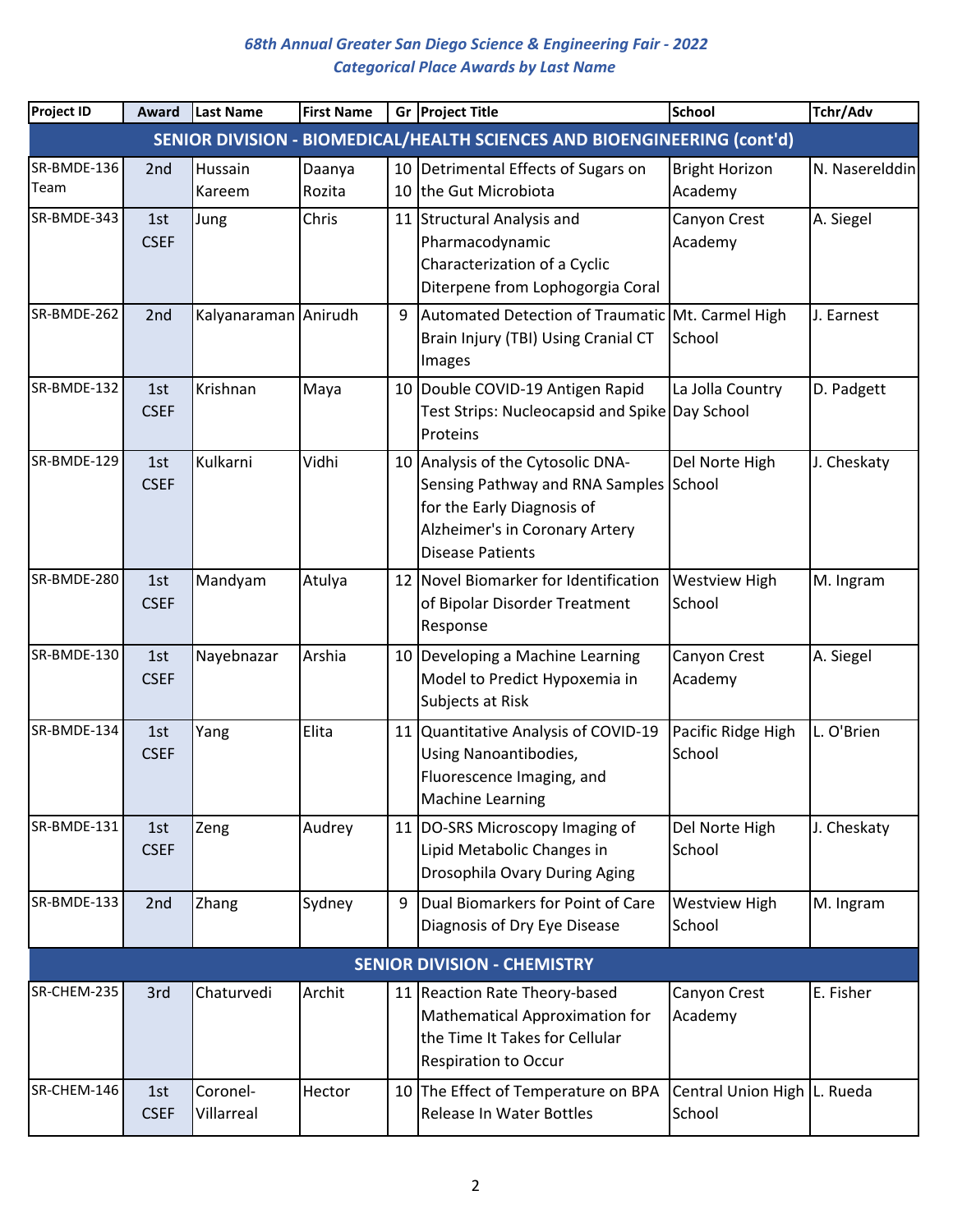| <b>Project ID</b>                                          | Award                       | Last Name            | <b>First Name</b>  |    | Gr Project Title                                                                                                                        | <b>School</b>                                | Tchr/Adv                |  |  |  |  |  |
|------------------------------------------------------------|-----------------------------|----------------------|--------------------|----|-----------------------------------------------------------------------------------------------------------------------------------------|----------------------------------------------|-------------------------|--|--|--|--|--|
| <b>SENIOR DIVISION - CHEMISTRY (cont'd)</b>                |                             |                      |                    |    |                                                                                                                                         |                                              |                         |  |  |  |  |  |
| SR-CHEM-236                                                | 2nd                         | Gao                  | Sarah              | 9  | Towards Green Chemistry:<br><b>Predicting Molecular Optical</b><br><b>Properties and Aquatic Biotoxicity</b><br>in Silico               | Canyon Crest<br>Academy                      | A. Siegel               |  |  |  |  |  |
| SR-CHEM-245                                                | 1st<br><b>CSEF</b>          | Jeenagala            | Jitendra-<br>kumar |    | 11 Fractionation and Analysis of<br>Degraded Healthcare Product, St.<br><b>Ives Body Lotion</b>                                         | Canyon Crest<br>Academy                      | R. Shenvi               |  |  |  |  |  |
| SENIOR DIVISION - COMPUTATIONAL BIOLOGY AND BIOINFORMATICS |                             |                      |                    |    |                                                                                                                                         |                                              |                         |  |  |  |  |  |
| SR-CBIO-144                                                | 2 <sub>nd</sub>             | Anusha<br>Vijayanand | Laya               |    | 10 The Impact of Population Genetics<br>on the Severity of COVID-19<br><b>Disease</b>                                                   | Canyon Crest<br>Academy                      | A. Siegel               |  |  |  |  |  |
| <b>SR-CBIO-281</b>                                         | 3rd                         | Arora                | Aarav              | 10 | Forecasting Future Mutations of<br>the SARS-CoV-2 Spike Protein                                                                         | Del Norte High<br>School                     | A. Callicott            |  |  |  |  |  |
| SR-CBIO-233                                                | 1st<br><b>CSEF</b><br>GA-LS | Cai                  | Daniel             |    | 12 Deep Learning-Aided Diagnosis of<br><b>Autoimmune Blistering Diseases</b>                                                            | <b>Torrey Pines High</b><br>School           | B. Belyea               |  |  |  |  |  |
| SR-CBIO-142                                                | 2nd                         | Cao                  | Jessy              |    | 11 Predicting Age Using<br>Electrocardiogram Data: Deep<br>Learning Using an Autoencoder                                                | <b>University City</b><br><b>High School</b> | L. Wymer                |  |  |  |  |  |
| SR-CBIO-263                                                | 1st<br><b>CSEF</b><br>GA-LS | Chaturvedi           | Amogh              |    | 11 A Novel Multi-omics Data<br><b>Integration Framework Using</b><br><b>Attributed Networks for</b><br><b>Biomedical Classification</b> | Canyon Crest<br>Academy                      | E. Fisher               |  |  |  |  |  |
| SR-CBIO-145                                                | 2nd                         | Dai                  | Nathan             |    | 10 Understanding the Spread of<br>COVID-19 Through an Analysis of<br>Air Pollution, Weather, Social, and<br><b>Economic Factors</b>     | Canyon Crest<br>Academy                      | A. Siegel               |  |  |  |  |  |
| SR-CBIO-137                                                | 1st<br><b>CSEF</b>          | De                   | Rohit              |    | 11 Accelerated Pattern Matching for<br><b>Genome Sequencing Using</b><br><b>Quantum Computing</b>                                       | Del Norte High<br>School                     | J. Buehler              |  |  |  |  |  |
| SR-CBIO-138                                                | 1st<br><b>CSEF</b>          | Gantla               |                    |    | Maanaskum 11 Discovery of Novel Therapeutics<br>for COVID-19 by Screening of FDA<br>Approved Drugs Through Machine<br>Learning          | Canyon Crest<br>Academy                      | A. Siegel               |  |  |  |  |  |
| <b>SR-CBIO-140</b>                                         | 1st<br><b>CSEF</b>          | Gao                  | Andrew             |    | 12 Generating Novel Anti-hemolytic<br>Antiviral Peptides with Language-<br>based Machine Learning                                       | Canyon Crest<br>Academy                      | A. Siegel               |  |  |  |  |  |
| SR-CBIO-234<br>Team                                        | 2nd                         | Geering<br>Nguyen    | Giselle<br>Vivian  |    | 11   Investigating the Effects of SARS-<br>CoV-2 Receptor Binding Domain<br>Mutations Through Computational<br>Modeling                 | Bonita Vista High<br>School                  | M. Mardahl-<br>Dumesnil |  |  |  |  |  |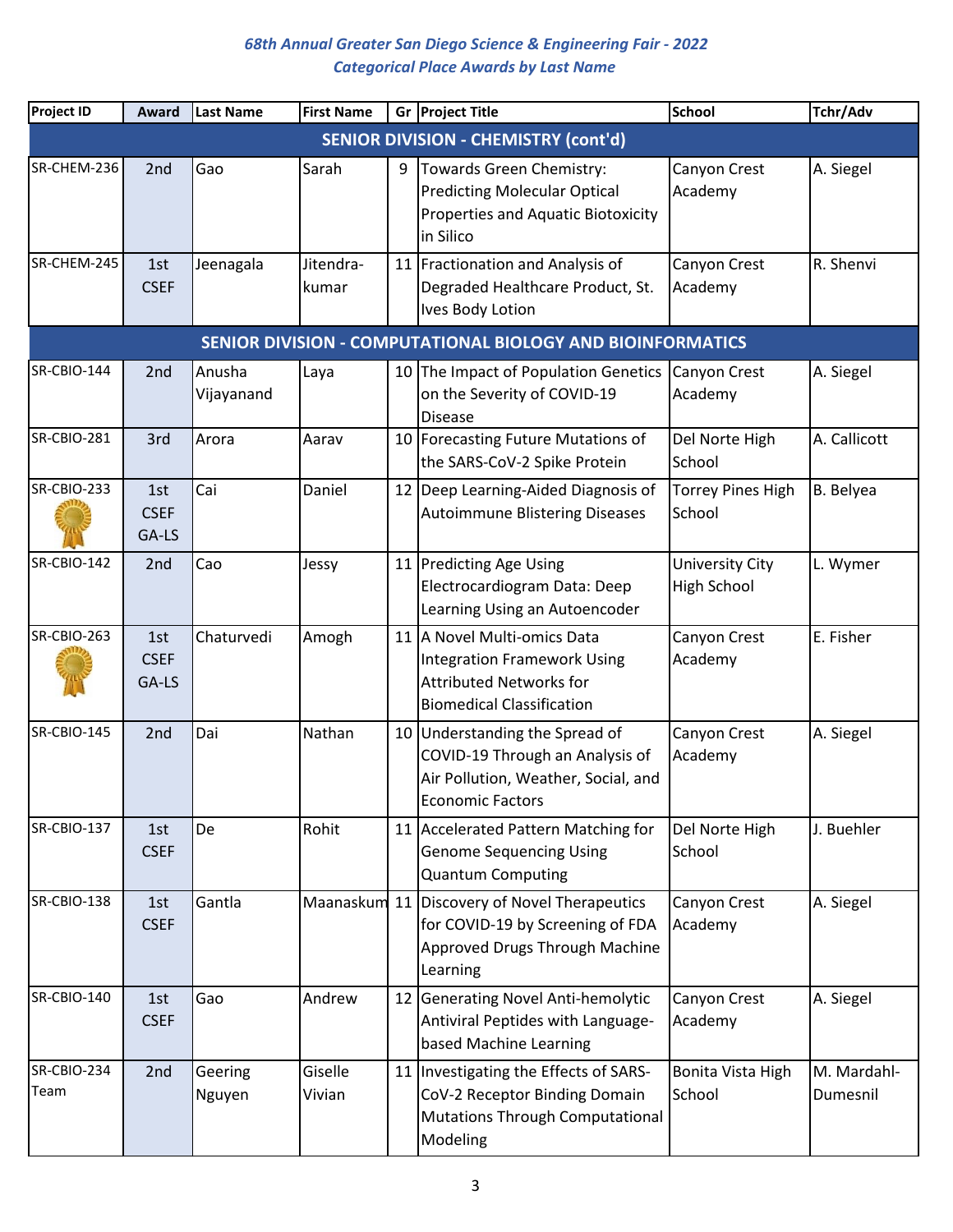| <b>Project ID</b>  | Award              | Last Name | <b>First Name</b> |    | Gr Project Title                                                                                                                                                 | School                             | Tchr/Adv       |
|--------------------|--------------------|-----------|-------------------|----|------------------------------------------------------------------------------------------------------------------------------------------------------------------|------------------------------------|----------------|
|                    |                    |           |                   |    | SENIOR DIVISION - COMPUTATIONAL BIOLOGY AND BIOINFORMATICS (cont'd)                                                                                              |                                    |                |
| SR-CBIO-266        | 1st<br><b>CSEF</b> | Goudarzi  | Shervin           |    | 11 Modeling Cancer Prognosis and<br>Risk with Epigenetic Germline<br>Variants Underlying Topological<br><b>Associated Domains</b>                                | Canyon Crest<br>Academy            | A. Siegel      |
| SR-CBIO-264        | 2nd                | Gupta     | Kavya             | 11 | <b>Energy Efficiency Between</b><br>Different Synaptic Vesicle Release<br>Locations                                                                              | <b>Westview High</b><br>School     | M. Ingram      |
| <b>SR-CBIO-139</b> | <b>NS</b>          | Jung      | Eleanor           |    | 11 Docking and Molecular Dynamics<br>Simulation of a Novel Treatment<br>for Klebsiella pneumoniae                                                                | Mt. Carmel High<br>School          | A. Klingborg   |
| SR-CBIO-143        | 2nd                | Kapoor    | Ishan             |    | 11 Robust Multi-Modal, Deep<br><b>Ensemble Network for Differential</b><br>Diagnosis of Early Depression                                                         | Del Norte High<br>School           | S. Kapoor      |
| SR-CBIO-265        | 2nd                | Khattar   | Zinia             | 9  | Identifying Biomarkers of<br><b>Distinctive Stress Signaling</b><br>Pathways to Mitigate Pathologies<br>Associated with Etiologically<br><b>Diverse Diseases</b> | Del Norte High<br>School           | J. Cheskaty    |
| SR-CBIO-250        | 2nd                | Pai       | Krish             | 9  | Detecting Propensity of Breast<br><b>Cancer Using Neural Networks</b>                                                                                            | <b>Torrey Pines High</b><br>School | R. Eddingfield |
| SR-CBIO-274        | 1st<br><b>CSEF</b> | Peddakama | Rishi             |    | 11 A Deep Learning Approach to<br><b>Thyroid Cancer Diagnosis</b>                                                                                                | Del Norte High<br>School           | S. Peddakama   |
| <b>SR-CBIO-141</b> | 2nd                | Rupesh    | <b>Bhadra</b>     |    | 10 Identifying Biomarkers for Severe<br>COVID-19 through Single<br>Nucleotide Polymorphisms in Type<br>I & III Interferon-Pathway-Affecting<br>Genes             | The Bishop's<br>School             | L. Keller      |
| SR-CBIO-293        | 2nd                | Samy      | David             |    | 10 Live Tracking of Structural Data of<br>SARS CoV-2, the Causative Agent<br>of COVID-19                                                                         | Canyon Crest<br>Academy            | K. Hare        |
| SR-CBIO-344        | 1st<br><b>CSEF</b> | Tsui      | Andrew            |    | 10 Alzheimer's Diagnosis Using PET<br>Imaging and EEG Data through<br><b>Machine Learning</b>                                                                    | Canyon Crest<br>Academy            | A. Siegel      |
| <b>SR-CBIO-173</b> | 2nd                | Yu        | Andrew            |    | 10   Investigation of Potential Gene<br>Pathways in Acute Myeloid<br>Leukemia that Relate to Mutated<br><b>NRAS</b>                                              | Canyon Crest<br>Academy            | A. Siegel      |
|                    |                    |           |                   |    | SENIOR DIVISION - COMPUTER SCIENCE AND SYSTEMS SOFTWARE                                                                                                          |                                    |                |
| SR-COMP-267        | 2 <sub>nd</sub>    | Alwazir   | Solaiman          |    | 11 Early Prediction of Heart Failure<br><b>Using Machine Learning</b>                                                                                            | <b>Bright Horizon</b><br>Academy   | N. Naserelddin |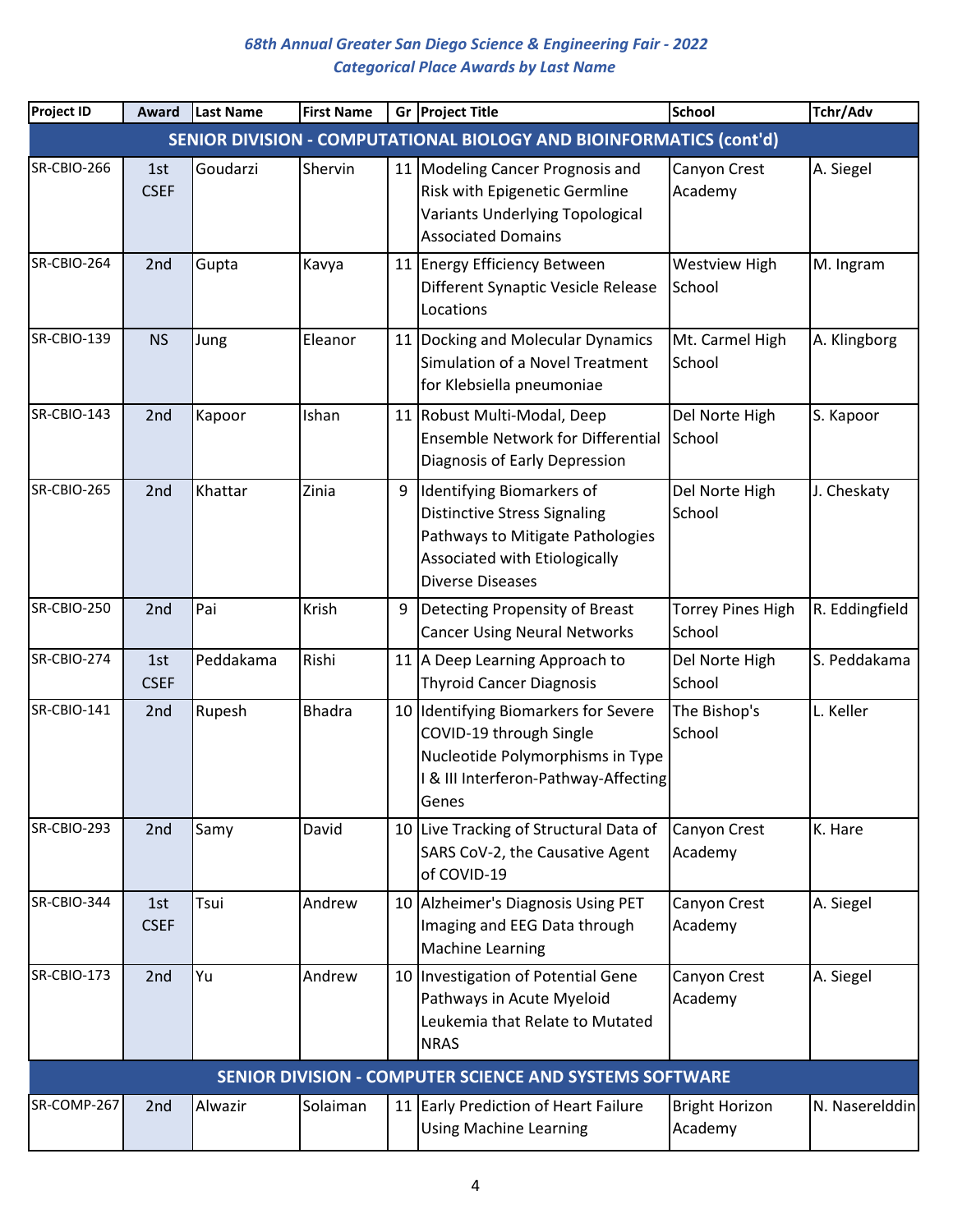| <b>Project ID</b>   | Award              | Last Name      | <b>First Name</b> |          | Gr Project Title                                                                                                                        | <b>School</b>                          | Tchr/Adv       |
|---------------------|--------------------|----------------|-------------------|----------|-----------------------------------------------------------------------------------------------------------------------------------------|----------------------------------------|----------------|
|                     |                    |                |                   |          | SENIOR DIVISION - COMPUTER SCIENCE AND SYSTEMS SOFTWARE (cont'd)                                                                        |                                        |                |
| SR-COMP-149         | 2nd                | Chen           | Richard           |          | 11 Error Mitigation of Quantum<br><b>Teleportation on IBM Quantum</b><br>Computers                                                      | Canyon Crest<br>Academy                | A. Siegel      |
| SR-COMP-150         | 2nd                | Desai          | Rohan             |          | 11 Practical Deep Learning Trade-off<br><b>Strategies Between Prediction</b><br><b>Accuracy and Computational</b><br>Speed              | Canyon Crest<br>Academy                | A. Siegel      |
| SR-COMP-237         | 1st<br><b>CSEF</b> | Hou            | James             |          | 11 Data and Computation Efficient<br>Mitigation of Racial Bias in<br>Language Models                                                    | The Bishop's<br>School                 | M. Jaiclin     |
| SR-COMP-345         | 1st<br><b>CSEF</b> | Irigireddy     | Ritvik            |          | 10 Early Diagnosis of Diabetic<br>Retinopathy Using Deep Learning                                                                       | Canyon Crest<br>Academy                | A. Siegel      |
| SR-COMP-311         | 2nd                | Khanvilkar     | Manav             |          | 11   Deep-Learning Aided Facial<br>Recognition System Using Open-CV Academy                                                             | Canyon Crest                           | D. Celniker    |
| SR-COMP-310         | 1st<br><b>CSEF</b> | Kumar          | Sanjana           |          | 10 AI-Based Behind-The-Wheel<br><b>Drowsiness and Distraction</b><br>Detection                                                          | <b>Francis Parker</b><br>School        | J. Pierce      |
| SR-COMP-337         | 2nd                | Rao            | Saanvi            | 9        | Skin Disease Diagnostic App - Using Canyon Crest<br><b>Tensorflow-based Machine</b><br>Learning on iOS                                  | Academy                                | A. Siegel      |
| SR-COMP-151<br>Team | 2nd                | Rao<br>Rao     | Rahul<br>Rikhil   | 10<br>10 | Detection of Pathologic Breath<br>Sounds Using a Novel Digital<br><b>Auscultation Tool</b>                                              | Canyon Crest<br>Academy                | K. Hare        |
| SR-COMP-147         | 1st<br><b>CSEF</b> | Sridharan      | Agastya           |          | 10 An Automated News Article Bias<br>Classifier Using a C. Elegans<br><b>Inspired Recursive Feedback</b><br>Neural Network Architecture | Scripps Ranch High P. Fowler<br>School |                |
| SR-COMP-148         | 2nd                | Wang           | Amy               |          | 11 Correcting Bias in Al-based Talent<br><b>Acquisition Systems</b>                                                                     | <b>Westview High</b><br>School         | S. Zhong       |
| SR-COMP-189         | 3rd                | Zahir          | Zalkifl           |          | 10 Predicting the Projection of<br>Cryptocurrency with Machine<br>Learning                                                              | <b>Bright Horizon</b><br>Academy       | N. Naserelddin |
|                     |                    |                |                   |          | <b>SENIOR DIVISION - EARTH AND ENVIRONMENTAL SCIENCES</b>                                                                               |                                        |                |
| SR-EAEV-275         | 1st<br><b>CSEF</b> | Alwazir        | Issa              |          | 11 How to Maximize Water Quality<br>Long Term Cost Effective Solution                                                                   | <b>Bright Horizon</b><br>Academy       | N. Naserelddin |
| SR-EAEV-153         | 1st<br><b>CSEF</b> | <b>Barrett</b> | Aimee             |          | 11 Salvation from Oil Spills                                                                                                            | Central Union High L. Rueda<br>School  |                |
| SR-EAEV-282         | 3rd                | Calderon       | David             |          | 11 To What Extent Does a Country's<br>Poverty Rate Affect Its Carbon<br>Emission                                                        | Bonita Vista High<br>School            | J. Ekstein     |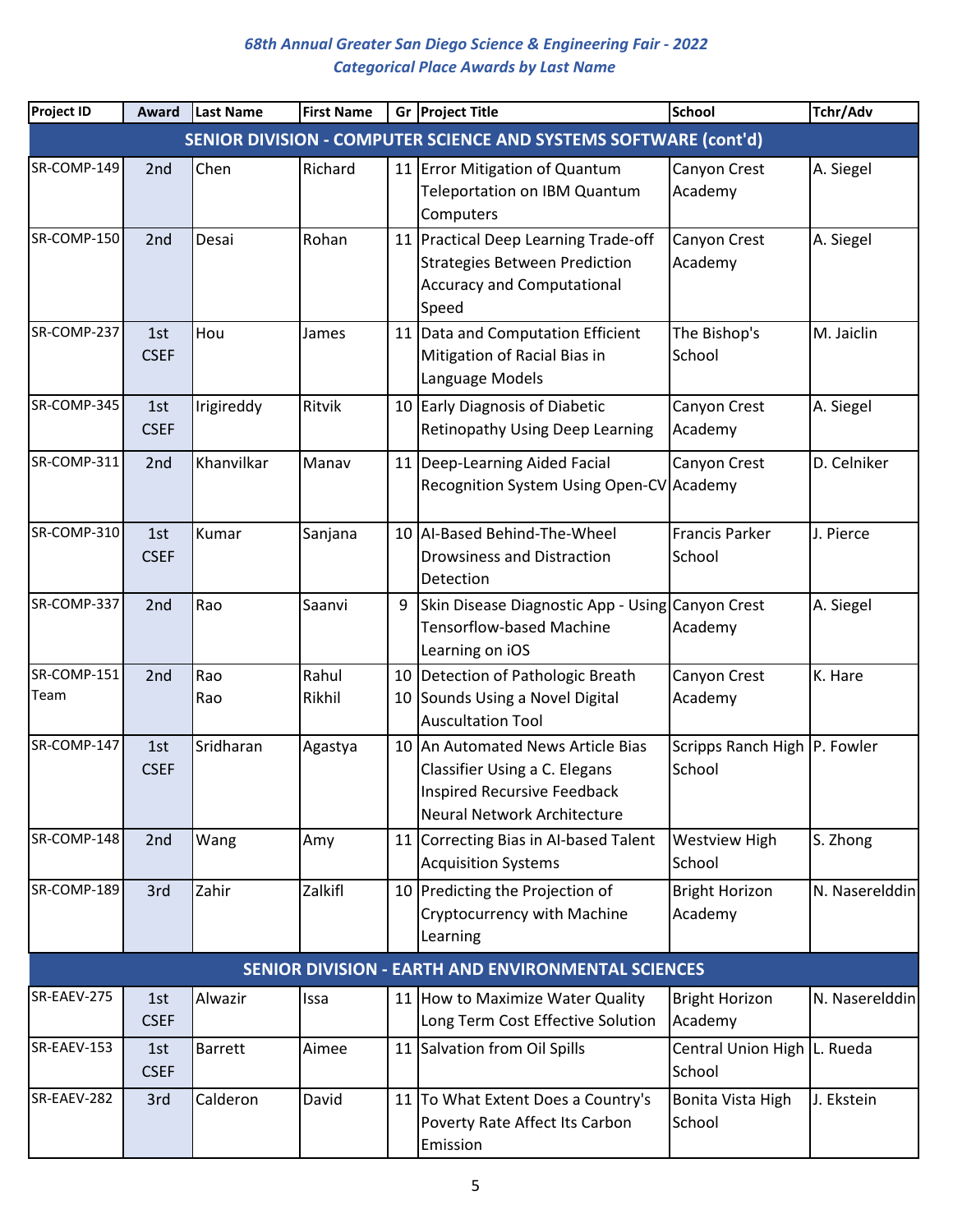| <b>Project ID</b>   | Award              | Last Name         | <b>First Name</b>     |          | Gr Project Title                                                                                                                                    | <b>School</b>                          | Tchr/Adv       |
|---------------------|--------------------|-------------------|-----------------------|----------|-----------------------------------------------------------------------------------------------------------------------------------------------------|----------------------------------------|----------------|
|                     |                    |                   |                       |          | SENIOR DIVISION - EARTH AND ENVIRONMENTAL SCIENCES (cont'd)                                                                                         |                                        |                |
| SR-EAEV-346         | 2 <sub>nd</sub>    | Comer             | Kelly                 |          | 11 To What Extent Does Motor Oil<br>Pollution Affect the Growth and<br><b>Germination of Marigold (Tagetes</b><br>erecta) Plants Over Time?         | Bonita Vista High<br>School            | J. Ekstein     |
| SR-EAEV-313         | 4th                | Darcy             | Emilio                | 12       | To What Extent Does a Country's<br>Population Density Affect It's<br><b>Carbon Emissions</b>                                                        | Bonita Vista High<br>School            | J. Ekstein     |
| SR-EAEV-314         | 2nd                | Garcia            | Lannah                |          | 11 What Impact Has the Unified<br><b>Vehicular Volume Reduction</b><br>Program Had on levels of CO2,<br>PM10, Ozone and NO2 in Manila<br>Over Time? | Bonita Vista High<br>School            | J. Ekstein     |
| SR-EAEV-157<br>Team | 2nd                | Garcia<br>Sagrati | Isabella<br>Giorgio   | 12<br>11 | To What Extent Do Mushrooms<br>Absorb Oil in Water?                                                                                                 | Bonita Vista High<br>School            | J. Ekstein     |
| SR-EAEV-270<br>Team | 4th                | Hernandez<br>Ruiz | Abramsky<br>Elizabeth | 12       | The Effect of Laundry Detergent on Bonita Vista High<br>11 the Growth of Phaseolus Vulgaris<br>(Bean Plants)                                        | School                                 | J. Ekstein     |
| SR-EAEV-154         | 2nd                | Kuemmerle         | Nolan                 |          | 11 To What Extent Different<br>Substrates of Mud Affect the<br>Amount of Energy Generated?                                                          | Bonita Vista High<br>School            | J. Ekstein     |
| SR-EAEV-179         | 1st<br><b>CSEF</b> | Lai               | William               |          | 11 Predicting Fine Aerial Particulate<br><b>Matter Pollution from Wildfires</b><br>Using a Regression Model                                         | The Bishop's<br>School                 | J. Bloom       |
| SR-EAEV-338         | 3rd                | Majidi            | Fahad                 |          | 10 Using Filtered Greywater for an<br><b>Advanced Irrigation System</b>                                                                             | <b>Bright Horizon</b><br>Academy       | N. Naserelddin |
| SR-EAEV-251         | 2nd                | Maywood           | William               |          | 11 To What Extent is Otay Lakes<br>Reservoir Water at High<br>Probability for Eutrophication                                                        | Bonita Vista High<br>School            | J. Ekstein     |
| SR-EAEV-347         | 1st<br><b>CSEF</b> | Natala            | Shruti                |          | 11 Developing an Early Oil Spill<br>Detection System Using Artificial<br>Intelligence and Live Satellite<br>Images                                  | Scripps Ranch High P. Fowler<br>School |                |
| SR-EAEV-268         | 3rd                | Nava              | Diego                 |          | 11 The Effects of Lockdown on CO2<br>Emissions                                                                                                      | Bonita Vista High<br>School            | J. Ekstein     |
| SR-EAEV-156<br>Team | 1st<br><b>CSEF</b> | Navarro<br>Picart | Dahlia<br>Gianna      |          | 11 To What Extent Does Urban Runoff Bonita Vista High<br>11 Affect Bacopa Caroliniana (Blue<br>Water Hyssop)                                        | School                                 | J. Ekstein     |
| SR-EAEV-155         | 3rd                | Quezada           | Jaynne                |          | 11 To What Extent Do Forest Fires<br>Affect the Growth and<br><b>Germination of California Poppy</b><br>(Eschscholzia Californica)?                 | Bonita Vista High<br>School            | J. Ekstein     |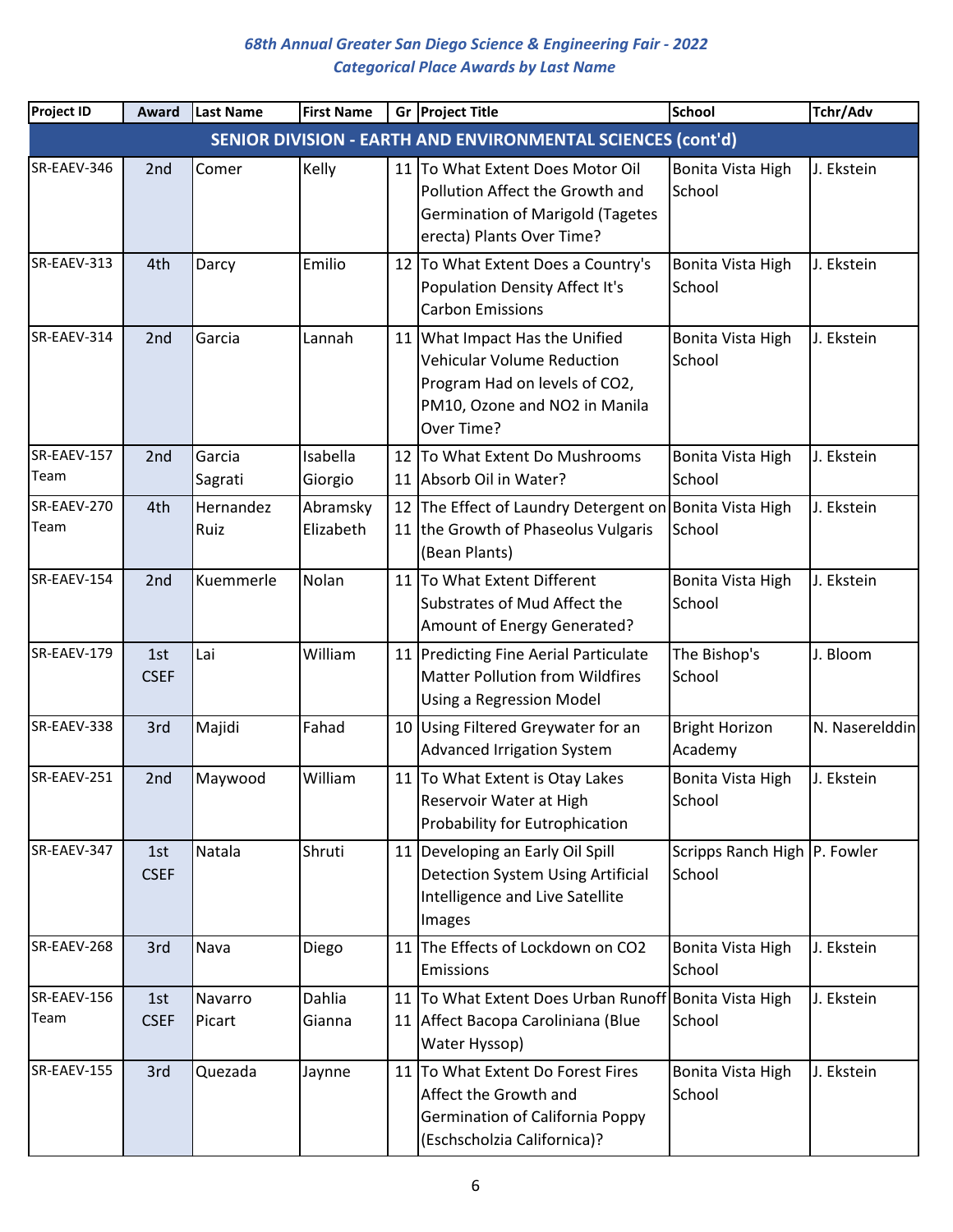| <b>Project ID</b> | Award                                     | Last Name         | <b>First Name</b> |    | Gr Project Title                                                                                                                                 | <b>School</b>                          | Tchr/Adv      |
|-------------------|-------------------------------------------|-------------------|-------------------|----|--------------------------------------------------------------------------------------------------------------------------------------------------|----------------------------------------|---------------|
|                   |                                           |                   |                   |    | SENIOR DIVISION - EARTH AND ENVIRONMENTAL SCIENCES (cont'd)                                                                                      |                                        |               |
| SR-EAEV-269       | 3rd                                       | Santacruz         | Kyle              |    | 11 To What Extent Does Motor Oil<br>Affect Pea Plant (Pisum Sativum)<br><b>Germination and Growth?</b>                                           | Bonita Vista High<br>School            | J. Ekstein    |
| SR-EAEV-152       | 2nd                                       | Turquie           | Esther            |    | 11 Effect of Oil-Based Paint on the<br><b>Growth of Moss</b>                                                                                     | Bonita Vista High<br>School            | J. Ekstein    |
| SR-EAEV-312       | 3rd                                       | Zangana           | Soleen            |    | 11 To What Extent Does Plastic Buried Bonita Vista High<br>into the Soil Affect the<br>Germination and Growth of<br>Raphanus sativus (Radishes)? | School                                 | J. Ekstein    |
|                   |                                           |                   |                   |    | SENIOR DIVISION - ENGINEERING: ELECTRICAL, MECHANICAL, AND ROBOTICS                                                                              |                                        |               |
| SR-EEMR-160       | 2nd                                       | <b>Backer</b>     | <b>Bart</b>       |    | 11 Effective Auditory Direction and<br><b>Intensity Detection for Robots</b><br>Interacting with Humans                                          | Rancho Bernardo<br>High School         | Y. Eibeck     |
| SR-EEMR-252       | 2nd                                       | Bantval           | Pranav            | 11 | Using an EDSR Model to<br>Reconstruct Vehicle Images from<br><b>Traffic Surveillance Cameras</b>                                                 | Canyon Crest<br>Academy                | A. Siegel     |
| SR-EEMR-158       | 3rd                                       | Bharadwaj         | Akshaj            |    | 10 Adaptive Machine Learning for<br>Computer Vision Using Edge TPU<br>and Cloud                                                                  | Canyon Crest<br>Academy                | A. Siegel     |
| SR-EEMR-348       | 2nd                                       | Munshi            | Ronit             | 9  | Robotic Spider                                                                                                                                   | Canyon Crest<br>Academy                | D. Munshi     |
| SR-EEMR-159       | 1st<br><b>CSEF</b>                        | Qiao              | Luke              | 11 | Adaptive Musical Accompaniment<br>Novel Real-Time BPM Detection<br>Via Cyclic Tempogram<br><b>Representations of Audio Signals</b>               | Canyon Crest<br>Academy                | A. Siegel     |
| SR-EEMR-161       | 1st<br><b>CSEF</b>                        | Radic             | Peter             |    | 11 Geolocation of Wireless and Radio Canyon Crest<br><b>Emitters in Real Time</b>                                                                | Academy                                | A. Siegel     |
| SR-EEMR-283       | 1st<br><b>CSEF</b>                        | Wang              | Renee             |    | 10 Deconstructable Tiny Homes for<br>Homelessness                                                                                                | The Bishop's<br>School                 | A. Pelletier  |
|                   |                                           |                   |                   |    | SENIOR DIVISION - ENGINEERING: ENERGY, MATERIALS, AND TRANSPORT                                                                                  |                                        |               |
| SR-EEMT-284       | 1st<br><b>CSEF</b><br>GARU2-<br><b>PS</b> | Fan               | Kara              |    | 11 Insect-inspired Nanopillared<br><b>Materials to Prevent Bacterial</b><br>Growth                                                               | <b>Westview High</b><br>School         | M. Ingram     |
| SR-EEMT-162       | 2nd                                       | Li                | Grace             |    | 11 Optimizing Microbial Fuel Cell<br>Output                                                                                                      | Scripps Ranch High P. Fowler<br>School |               |
| SR-EEMT-163       | 1st<br><b>CSEF</b>                        | <b>McWilliams</b> | Jessica           | 11 | Personal Wind-Powered Charging<br>Device                                                                                                         | Scripps Ranch High P. Fowler<br>School |               |
| SR-EEMT-216       | 4th                                       | Palayur           | Sarah             |    | 11 Plasma as an Alternative Energy<br>Source for Propulsion                                                                                      | St. Joseph<br>Academy 9-12             | J. Schoenfeld |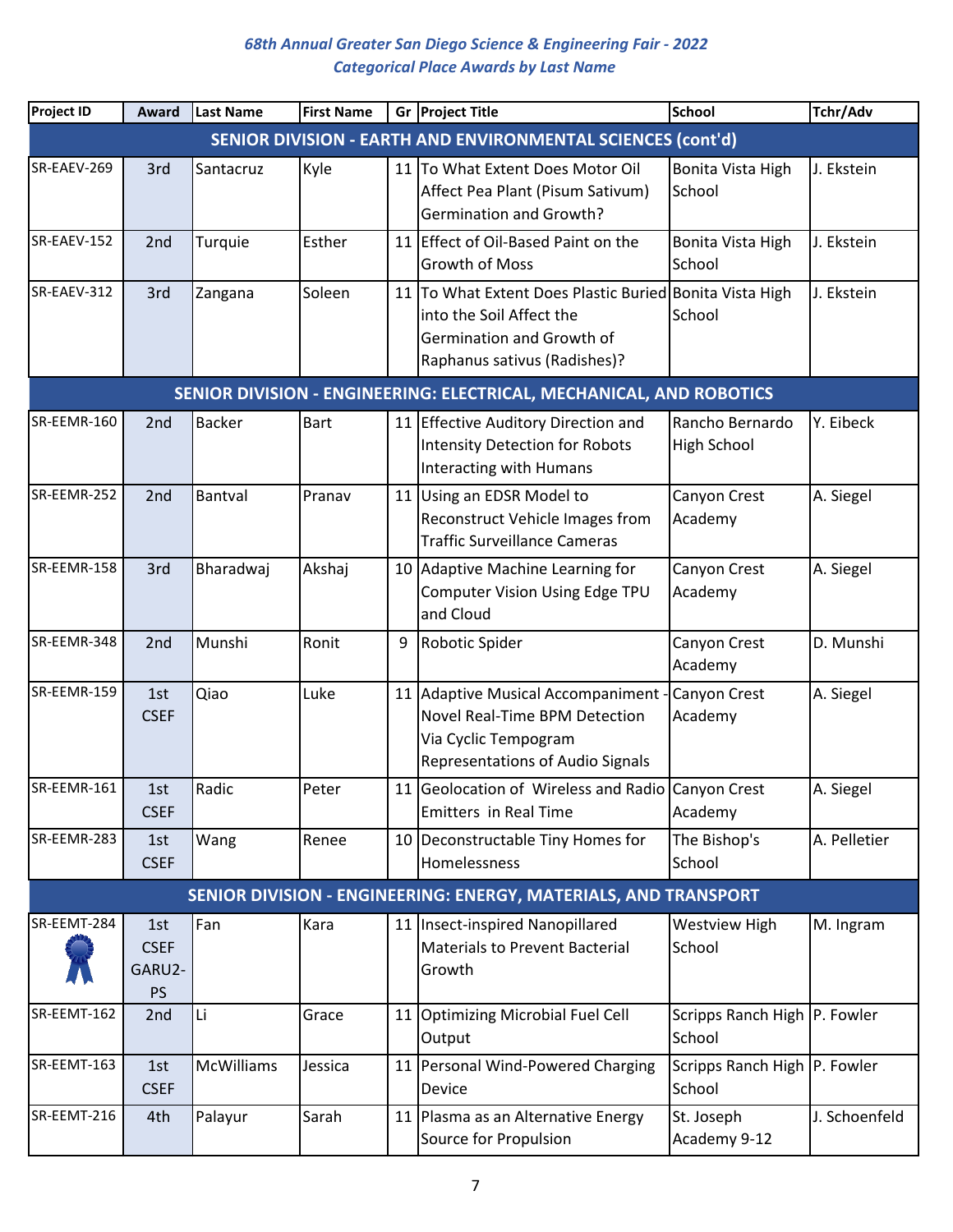| <b>Project ID</b> | Award           | <b>Last Name</b> | <b>First Name</b> | Gr | <b>Project Title</b>                           | <b>School</b>                 | Tchr/Adv       |
|-------------------|-----------------|------------------|-------------------|----|------------------------------------------------|-------------------------------|----------------|
| SR-EEMT-271       | 1st             | Schremmer        | <b>Bella Rose</b> |    | 11 Point Absorber Wave Energy                  | University City               | J. Bosch       |
|                   | <b>CSEF</b>     |                  |                   |    | <b>Converter Devices on Pre-Existing</b>       | <b>High School</b>            |                |
|                   |                 |                  |                   |    | Marine Structures: An Economic &               |                               |                |
|                   |                 |                  |                   |    | <b>Sustainable Energy Solution</b>             |                               |                |
| SR-EEMT-294       | 2 <sub>nd</sub> | Tatineni         | Nitika            |    | 10 Analyzing Bridge and Building               | Canyon Crest                  | K. Hare        |
|                   |                 |                  |                   |    | <b>Structure Health Using Machine</b>          | Academy                       |                |
|                   |                 |                  |                   |    | Learning                                       |                               |                |
|                   |                 |                  |                   |    | <b>SENIOR DIVISION - MATHEMATICS</b>           |                               |                |
| SR-MATH-238       | 1st             | Bosworth         | Rohan             |    | 11 End-to-End Path Planning and                | Poway High School K. Woldseth |                |
|                   | <b>CSEF</b>     |                  |                   |    | <b>Control for Autonomous Vehicles</b>         |                               |                |
|                   | GA-PS           |                  |                   |    | Using Inverse Kinematics with                  |                               |                |
|                   |                 |                  |                   |    | Parameterized Arc Length                       |                               |                |
| SR-MATH-166       | 4th             | Broudy           | Reuben            | 11 | To What Extent Does the Amount                 | Bonita Vista High             | J. Ekstein     |
|                   |                 |                  |                   |    | of Carbon Emissions Produced by                | School                        |                |
|                   |                 |                  |                   |    | <b>Countries Correlate to the Amount</b>       |                               |                |
|                   |                 |                  |                   |    | of Human Rights Violations?                    |                               |                |
|                   |                 |                  |                   |    |                                                |                               |                |
| SR-MATH-164       | 3rd             | Erat             | Sidarth           | 9  | A Game-Theoretic Model for                     | <b>Torrey Pines High</b>      | M. Livingston  |
|                   |                 |                  |                   |    | Internet User-Generated Networks School        |                               |                |
| SR-MATH-165       | 1st             | lxu              | Shirley           |    | 11 A Heuristic Solution to the Closest         | The Bishop's                  | M. Jaiclin     |
|                   | <b>CSEF</b>     |                  |                   |    | <b>String Problem Using Wave</b>               | School                        |                |
|                   | GARU1-          |                  |                   |    | <b>Function Collapse Techniques</b>            |                               |                |
|                   | <b>PS</b>       |                  |                   |    |                                                |                               |                |
|                   |                 |                  |                   |    | <b>SENIOR DIVISION - MICROBIOLOGY</b>          |                               |                |
| SR-MCRO-239       | 1st             | Dong             | Elaine            |    | 11 Crosslinked Zinc Oxide                      | Canyon Crest                  | A. Siegel      |
|                   | <b>CSEF</b>     |                  |                   |    | Nanoparticles: A Novel Approach                | Academy                       |                |
| A N               | GARU2           |                  |                   |    | to Combatting Antibacterial                    |                               |                |
|                   | LS              |                  |                   |    | <b>Resistance and Nanoparticle</b>             |                               |                |
|                   |                 |                  |                   |    | Toxicity                                       |                               |                |
| SR-MCRO-295       | 3rd             | Kazi             | Hafsah            | 9  | The Effects of Beta Amyloid and                | <b>Bright Horizon</b>         | N. Naserelddin |
|                   |                 |                  |                   |    | Natural Remedies on Planarian                  | Academy                       |                |
| SR-MCRO-296       | 2nd             | Mumin            |                   |    | Abdurahma 10 Using Planaria as a Model         | <b>Bright Horizon</b>         | N. Naserelddin |
|                   |                 |                  |                   |    | Organism for Multiple Sclerosis -              | Academy                       |                |
|                   |                 |                  |                   |    | An Alternative Approach                        |                               |                |
|                   |                 |                  |                   |    | Examining the Use of Naturopathic              |                               |                |
|                   |                 |                  |                   |    | Medicine                                       |                               |                |
|                   |                 |                  |                   |    | <b>SENIOR DIVISION - PHYSICS AND ASTRONOMY</b> |                               |                |
| SR-PHYS-339       | 1st             | Chandra          | Vikramaditya      | 9  | Using Machine Learning and GAIA                | San Marcos High               | S. Bireddy     |
| Team              | <b>CSEF</b>     | <b>Dresios</b>   | Demetrios         | 9  | to Analyze Relationships Between               | Carlsbad High                 |                |
|                   |                 |                  |                   |    | Molecular Clouds and Open Star                 |                               |                |
|                   |                 |                  |                   |    | Clusters                                       |                               |                |